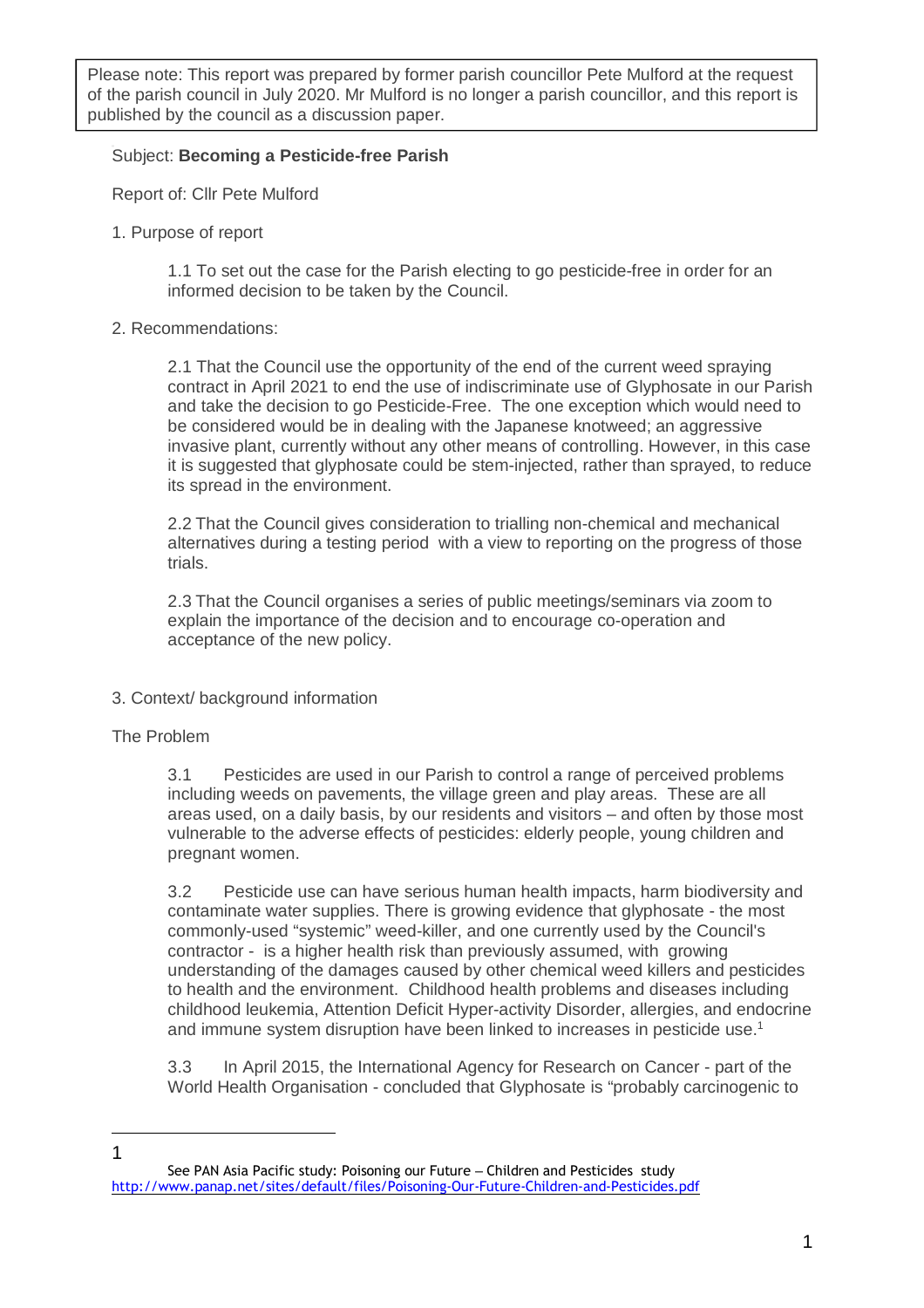humans". Other studies have linked glyphosate to birth defects and even the rise in antibiotic resistance.

3.4 Pesticide use has a negative effect on urban wildlife and has been identified as a contributory factor in the decline of hedgehogs, for example.

3.5 Finally, pesticides sprayed onto the hard surfaces in towns and cities rapidly run off into drains and sewers and can find their way into water supplies, the cost for removing pesticides from our water supplies runs into the millions of pounds per annum.

#### Going pesticide-free

3.6 Ending the use of pesticides in urban areas is becoming more common. Hundreds of villages, towns and cities around the world have reduced, and even in some cases banned, pesticide use in their areas. In France, for example, the use of all non-agricultural pesticides has been banned in public green spaces since January 2017. Large cities like Copenhagen, Paris, Rotterdam, Seattle and Tokyo all restrict or ban pesticide use in public spaces.

c.7 Public "pesticide-free" campaigns by residents across the UK are on the increase and several local authorities have already gone pesticide-free: Lewes, Hammersmith & Fulham, Glastonbury, with others set to follow suit. Closer to home, Wadebridge Town Council have also gone Pesticide-free.

### Benefits of going pesticide-free

A range of benefits can accrue from adopting a pesticide-free approach. Financial considerations are of course a concern for councils across the UK, but with the costs of non-pesticide maintenance close to, or potentially less than, the chemical approach and the other non-financial benefits so high it can be seen as a positive approach for all.

Overview of benefits:

- a) Safeguarding of the general public's health by reducing their exposure to potentially harmful pesticides.
- b) Improved health for council contractors due to reduced exposure to pesticides.
- c) Potential financial savings due to reduced spending on chemical inputs.
- d) Increased ability to support the Council's Climate Emergency initiative.
- e) Positive message for the public.
- f) Better habitats for bees, pollinators and other wildlife.
- g) Reduced contamination of water bodies which could lead to cheaper water bills and cleaner, safer water for the residents.
- 4. Analysis & consideration of any alternative options

4.1 One alternative option is to trial non-chemical and mechanical alternatives during a testing period (options outlined in Appendix 1)

This option may be felt to be a short term option in order to identify what alternative systems are available for weed management across the Parish, and allow the Parish to make an informed choice once the specifics of efficacy, ease of use and cost implications have been assessed. It would be necessary to continue with the existing spray and treatment regime outside of trial areas so this is not the most precautionary approach but more a fact-finding exercise.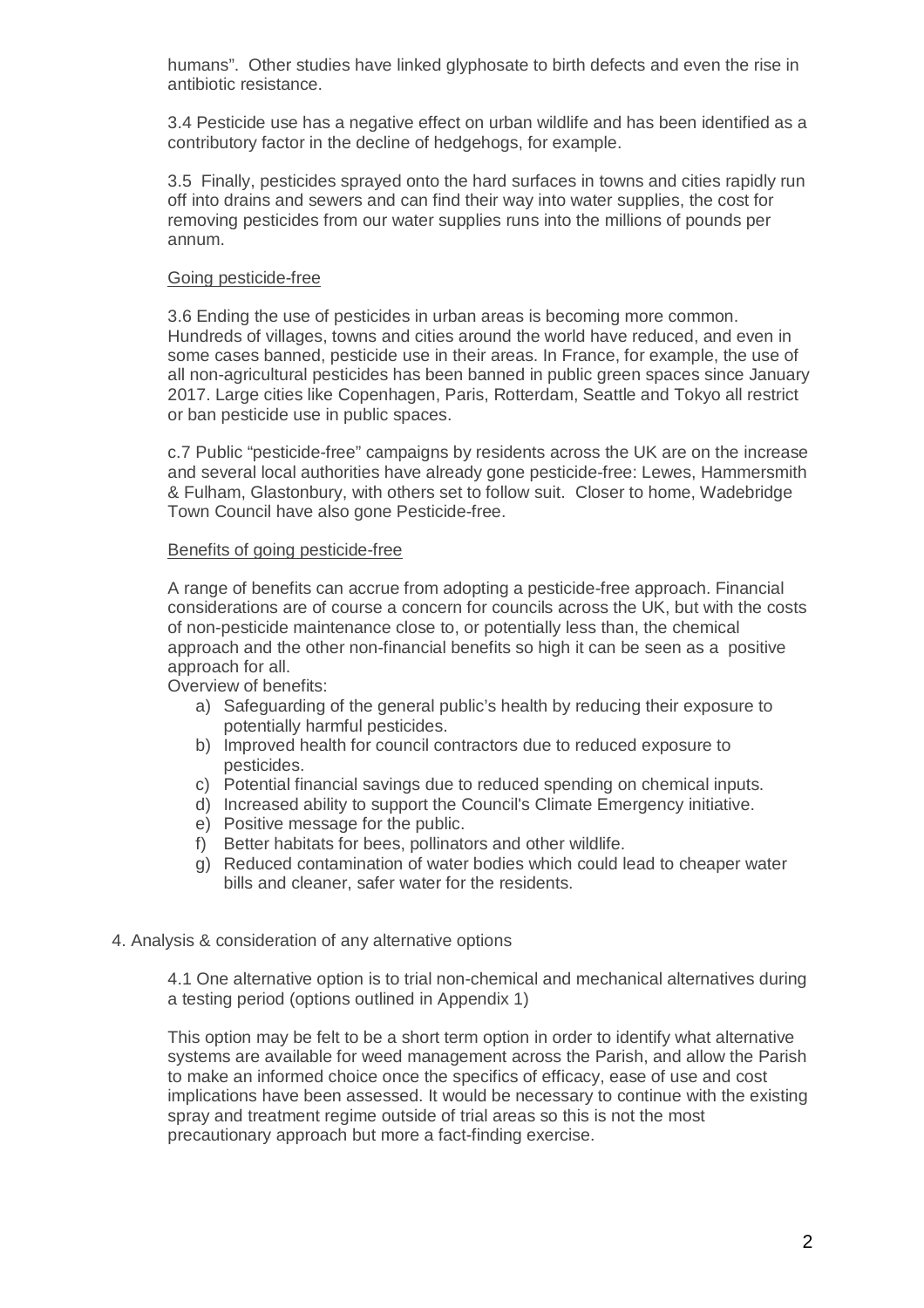4.2 Another option is to go pesticide-free for almost all uses, but to retain very limited use of a systemic pesticide for Japanese Knotweed, a highly invasive plant which the Council is bound to control effectively by law on any sites where it occurs. This is the approach taken by Cornwall Council.

This option is recommended as it would meet the requirements of a precautionary approach of stopping the use of pesticides in order to protect residents and the environment from potentially harmful effects and it would allow the Parish to meet its legal requirements for dealing with invasive plant species. However, it is essential that the least harmful method for invasive species eradication is adopted to be in line with a pesticide-free / reduction policy.

4.3 There is also an option to reduce the frequency of weed management effectively tolerating more weeds and growth in pavements - and thus reducing both residents' and staff exposure to pesticides. This would also have the advantage of reducing expenditure - or at least offsetting some of the increase that has come about due to longer growing seasons resulting from climate change.

This approach requires public support and education, and it may be felt that it may send a mixed message about the reasons for going pesticide-free. It may be felt, however, that it would be useful to consider a public consultation about elements of this, especially as the Council have declared a Climate Emergency as this would go hand in hand in encouraging and leaving more 'wild' areas for wildlife and biodiversity. Councillors may feel that the first step is to promote a dialogue with residents about the pesticide-free approach and to gauge support for this

### 5. Community engagement & consultation

5.1 Any decision to move towards the Parish going pesticide free, should be used to promote a dialogue with residents and local organisations about the pesticide-free approach and to gauge support for this.

6. Financial & other implications:

Financial Implications:

6.1 The pesticide-free approach is broadly cost-neutral if a combination of alternatives is adopted. There is to date limited experience from other councils as this is a relatively new concept, but where systems have been trialled or adopted it has been seen that the costs are broadly in line with current pesticide regimes. Appendix 2 is a case study from Wadebridge Town Council and in paragraph 10, which relates to the financial implications, the report states: "Although there was the investment in the self-drive machine brush weeder, over time this will even itself out as the sprays that were purchased were on a regular basis due to the amount of use. New techniques can require more time and sometimes more staff, however certain areas have gained back time due to weekly strims turning into annual strims/cuts, especially the wild flower areas." Wadebridge Town Council use their own in-house employee to attend to grass and verge maintenance so the outlay in terms of hardware would not be applicable in our case, where we use a contractor. To give a rough idea of costs of a contractor using pesticide-free methods, the contractor who is contracted to Gwennap Parish Council charges £30 ph.

Legal Implications:

6.2 There are legal implications regarding the treatment and eradication of Japanese Knotweed and other invasive species, which would necessitate the use of glyphosate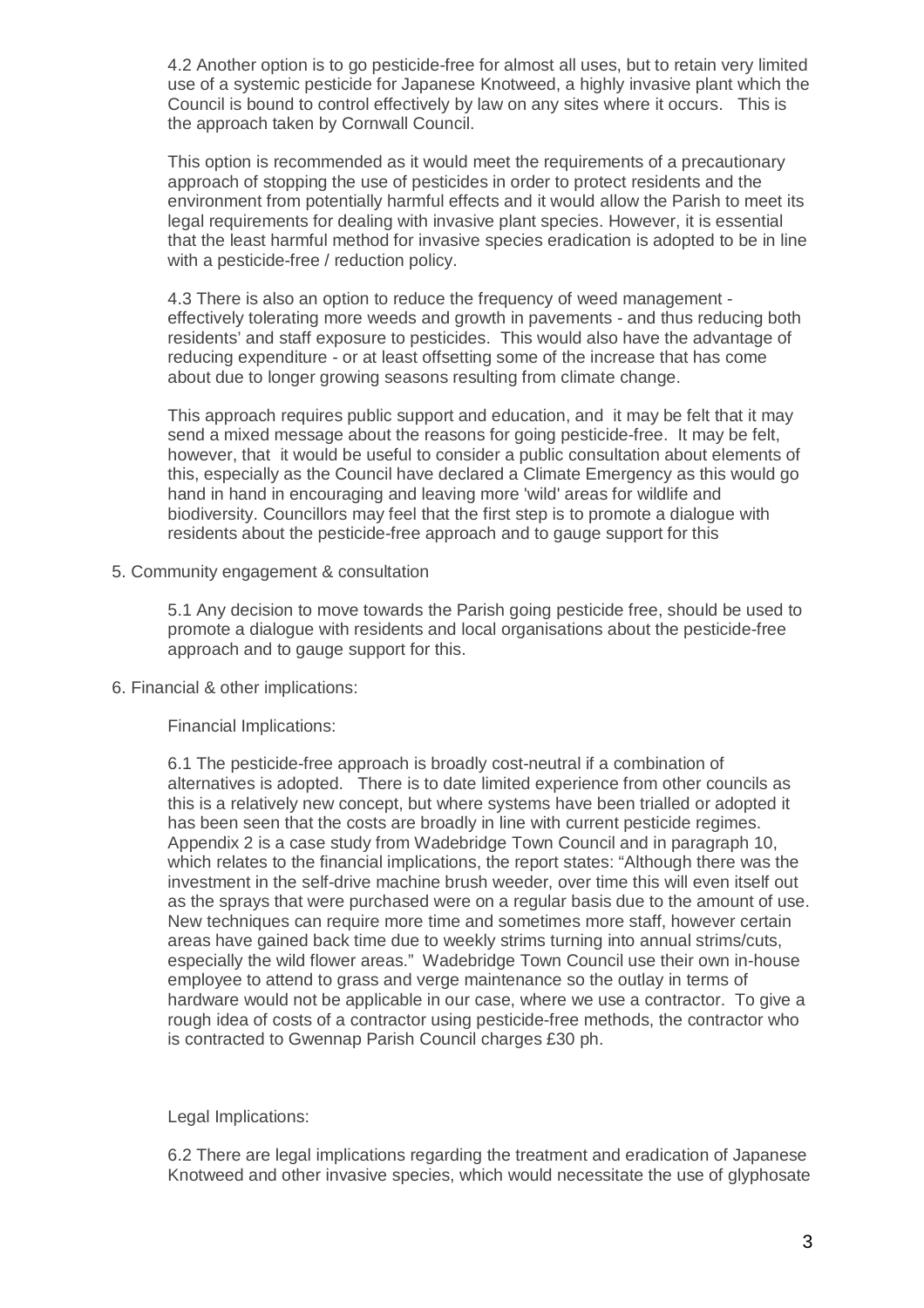if found in the Parish. In such cases, it would be prudent that systems such as stem injection of the chemical, rather than spraying, are investigated as they provide a more environmentally sensitive approach to dealing with invasive species.

Sustainability Implications:

6.3 There are positive sustainability implications arising from the report: improved public health and happiness; a reduction in environmental harm to wildlife; and an improvement in run-off pollution, reducing the energy-intensive need to strip pesticides out of water.

## 7. Conclusion

6.1 The reasons for going pesticide-free as a Parish are sound and the Council should consider beginning this process as soon as possible. In particular, it is vital to the success of this initiative that the Council outreach to the residents (and organisations such as the Cricket Club) to obtain their support by educating them on the need to appreciate more wild spaces and biodiversity within our community, as well as encouraging them to learn to learn about and enjoy more wild plants in our built up areas. From the experience of other Councils who have taken this initiative, getting the public on board with this idea and the reasons behind why Councils elect to go pesticide-free has been found to go a long way towards the success of the project.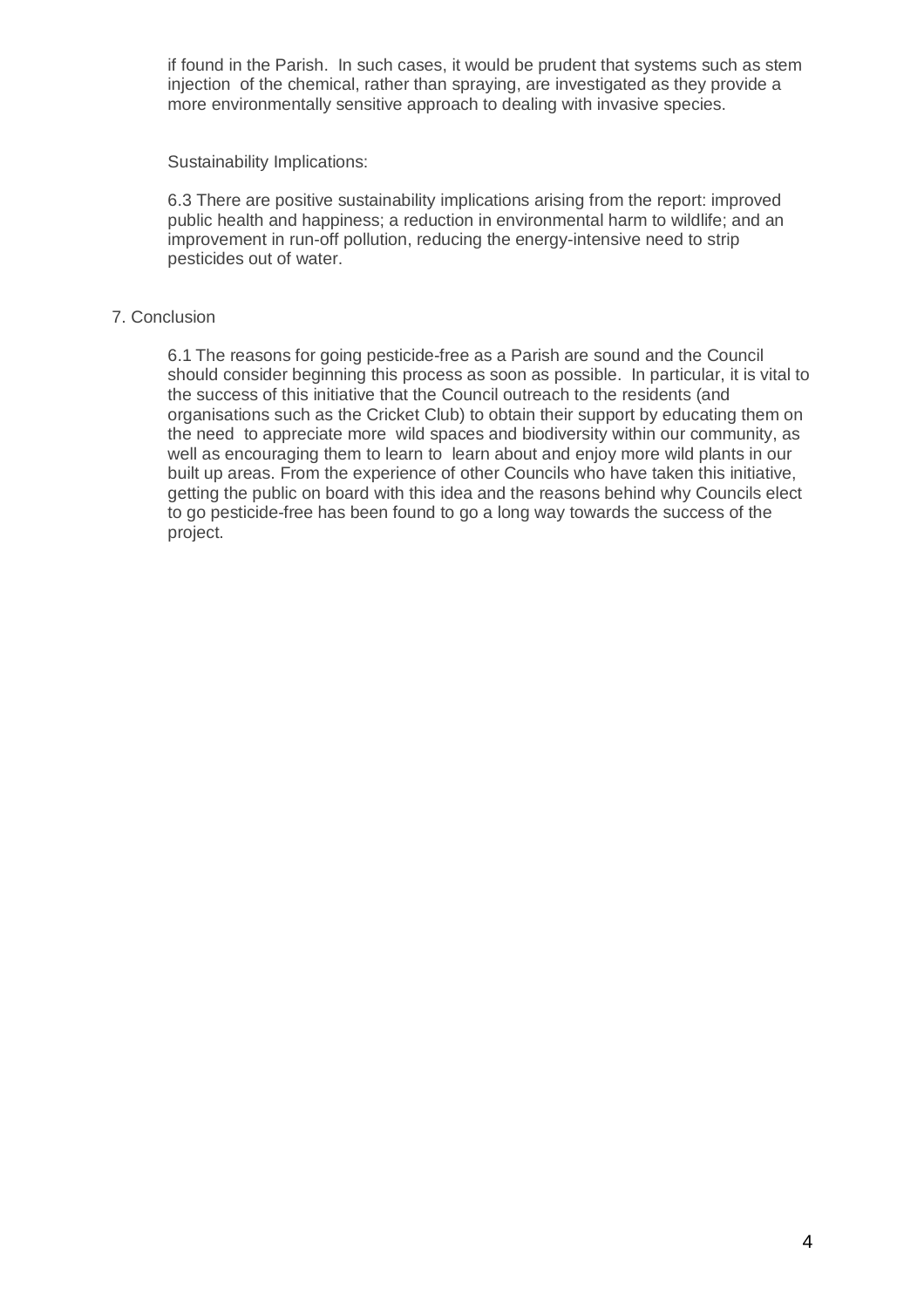# **Appendix 1**

### **Alternatives to Chemical Spraying for Weed Management**

**Hot foam systems** use high temperature water and foam to kill weeds. The foam, which is made using sustainable vegetable oils, helps keep the water at a high temperature while it kills the weeds – essentially boiling them. One of the many benefits of this system is the fact that it can be used in any weather condition in contrast to herbicides (such as glyphosate) which can only be used when it is not raining or windy. As it is non-toxic and nonbioaccumulative, it is suitable for use in sensitive areas such as nature reserves and in proximity to water bodies. The Foamstream System - developed by UK company Weedingtech - is also approved for use in organic systems by the Soil Association. In addition to being used to control weeds, hot foam systems can also be used to remove chewing gum and moss.

**High pressure hot water treatments** are similar to foam systems but instead rely solely on hot, high pressure water. They are effective for weed control and, as with foam systems, can also be used for other situations such as chewing gum and moss removal thus making them a versatile option

**Electronic control systems** are a relatively new approach that is particularly suited to dealing with invasive species. It works by using electricity to boil weeds from the inside out from the root upwards.

**Hand weeding** is an option, particularly for smaller areas such as playgrounds and on paths running through parks. Many councils have chosen to work with the local community around parks and other areas in order to recruit volunteers to help weed by hand. Not only does this get the job done but it is an effective way of engaging local communities to become more involved in their parks and local area. A sense of community spirit can be engendered and it has proved to be an excellent opportunity for the council to engage with local groups in a positive manner. There are already a number of councils using this approach and other land managers such as Royal Parks in London are also asking for volunteers to come in and hand weed.

**Mulching** is an age old technique for dealing with weeds by smothering them.

Mulching also offers other benefits including retention of moisture in the soil and, depending on the type of mulch being used, improved soil health. Organic material such as chips and bark from recycled Christmas trees can be used, or there is a wide range of mulch mats available. This is a particularly useful approach in ornamental beds and in parks more generally.

**Acetic acid dilutions** have been used very effectively to control weeds on hard surfaces in a variety of situations. Acetic acid is essentially just vinegar and, as such, is biodegradable and poses no risk of bioaccumulation. Some of the companies that make and sell pesticide products have started producing alternatives to glyphosate-based herbicides, using acetic acid as the active ingredient. There is some debate about just how effective this can be for large areas of hard surface in urban areas, but it can be a useful tool for smaller areas such as playgrounds.

**Flame treatment** has been used successfully to eliminate weeds in many parks and green spaces. Whilst flame weeding can be an effective alternative to the use of pesticides, and much work has gone into making them more targeted and therefore safer, there are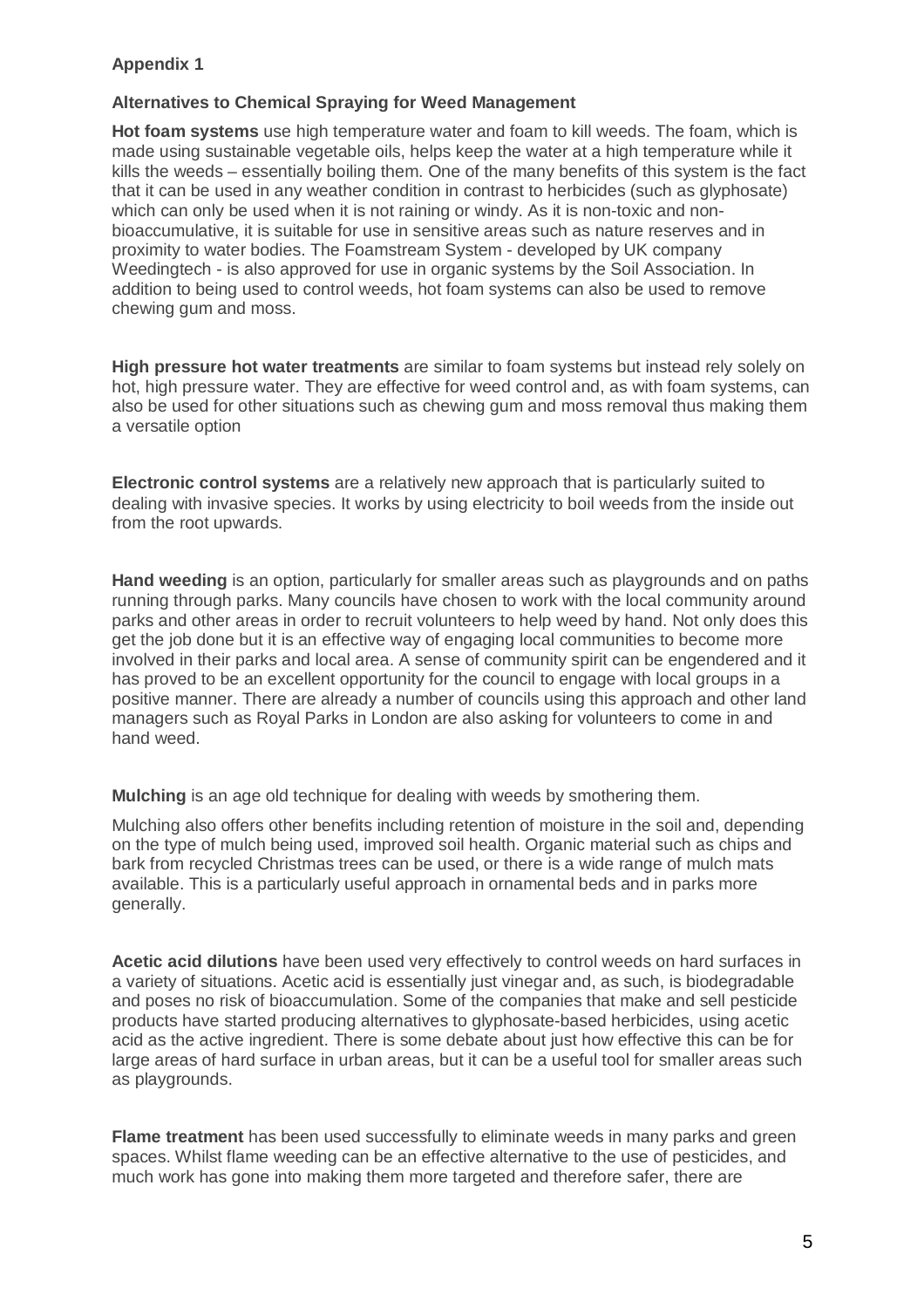potentially health and safety issues for operatives. However, for smaller areas handheld flame weeders might be a suitable tool if proper training is provided.

**Steel brushing** can be used for larger areas such as pavements and roads and, in combination with the use of acetic acid spraying, can be a very effective alternative. Such systems are particularly useful for removing light weeds and moss from hard surfaces such as paving and tarmac.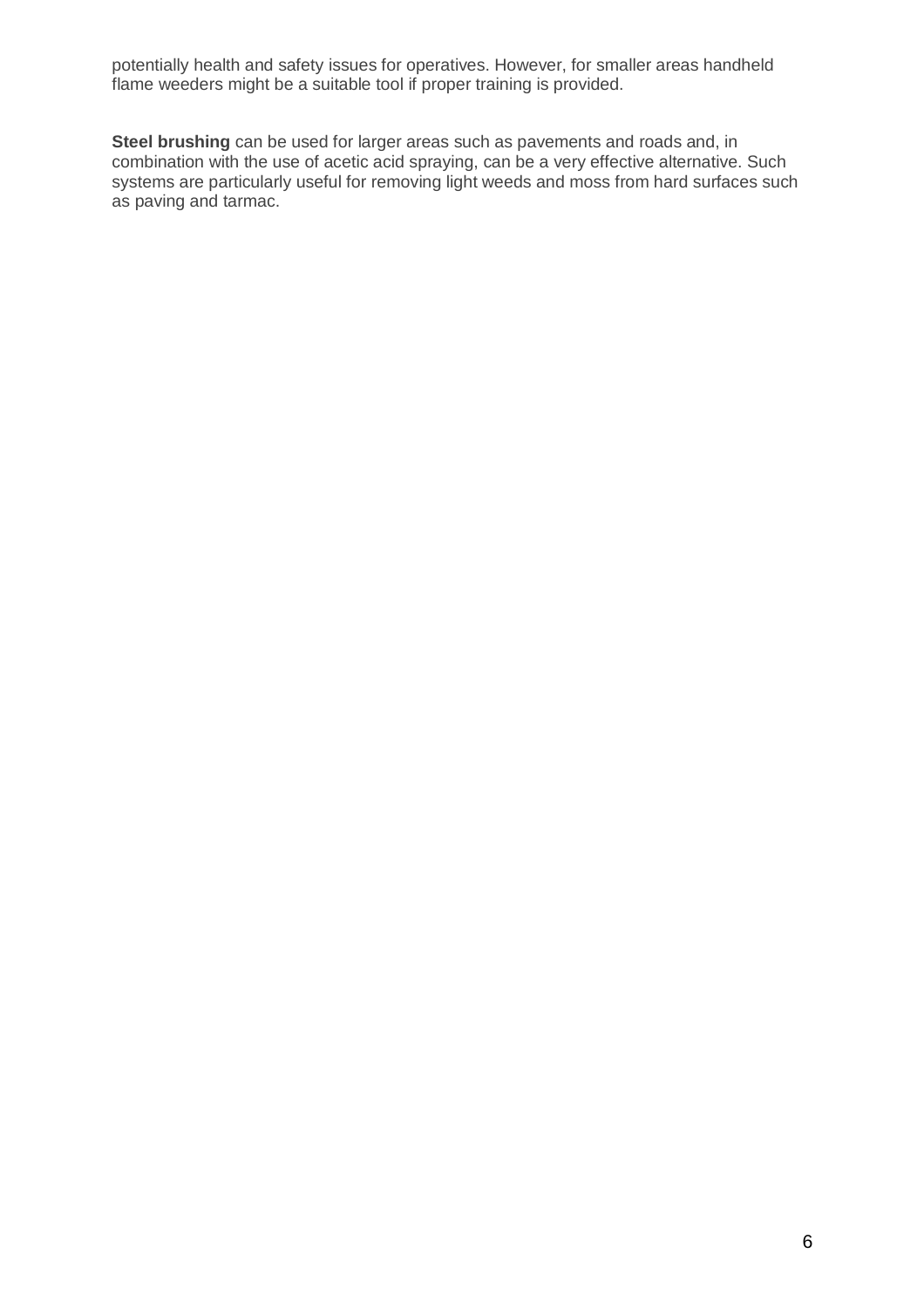### **Appendix 2**

Wadebridge Town Council – case study Information from Edward Treverton – Senior Groundsman at Wadebridge Town Council

- 1. When did Wadebridge TC become pesticide free? Wadebridge TC became free from spraying weeds in March 2016, following Edward Treverton's appointment as Senior Groundsman. He requested for a no spraying policy in his interview due to having a personal interest in no longer using chemicals.
- 2. What prompted you become pesticide-free? What local support/opposition did you have? Edward introduced no spraying straight away from his position with the full support of the Town Council. Local support has always been strong, except the

questioning of roads/pavements/curbs that the TC used to spray on behalf of Cornwall Council. After educating the public, they tend to understand and agree to the cause.

- 3. What assets do you own/manage that are affected by the change? We have 4 large grassed areas including Jubilee Park, Egloshayle Park, Coronation Park & Wadebridge Cemetery. The hard-standing areas affected include our 3 car parks and other roads/pavements around the Town that were in the past sprayed on behalf of Cornwall Council.
- 4. Does your policy cover just weed killers…or wider pesticides such as rodenticides? Our Parks team don't use any kind of pesticide/insecticide, our policy aims to promote the importance and value of a quality environment and its contribution to the quality of life for the community of Wadebridge. Also to support our community in its enjoyment of our local environment and to carry out our work in an efficient way that minimises or eliminates its adverse impact on our environment.
- 5. What is your pesticide policy/environment strategy? (attached) - to be reviewed
- 6. How do you go about introducing and implementing it? The Town Council agreed at a Full Council meeting to introduce the policy and it followed by ceasing all use of herbicides – the parks team didn't use pesticides/rodenticides.
- 7. What was the view of your contractors regarding change of practice (do you still use the same business as before)? All work related to spraying was in house, so no contractors had to deal with any change. Any future contractors would be advised of the policy – this was the case recently due to taking on a new company to clean our toilets and they mentioned using weed killer on the surrounding area for aesthetic reasons but they were told no herbicides etc. only by hand – no issues.
- 8. What alternative methods do you use? We use a self-drive powered brush weeder, gas flame, strimmer and hand